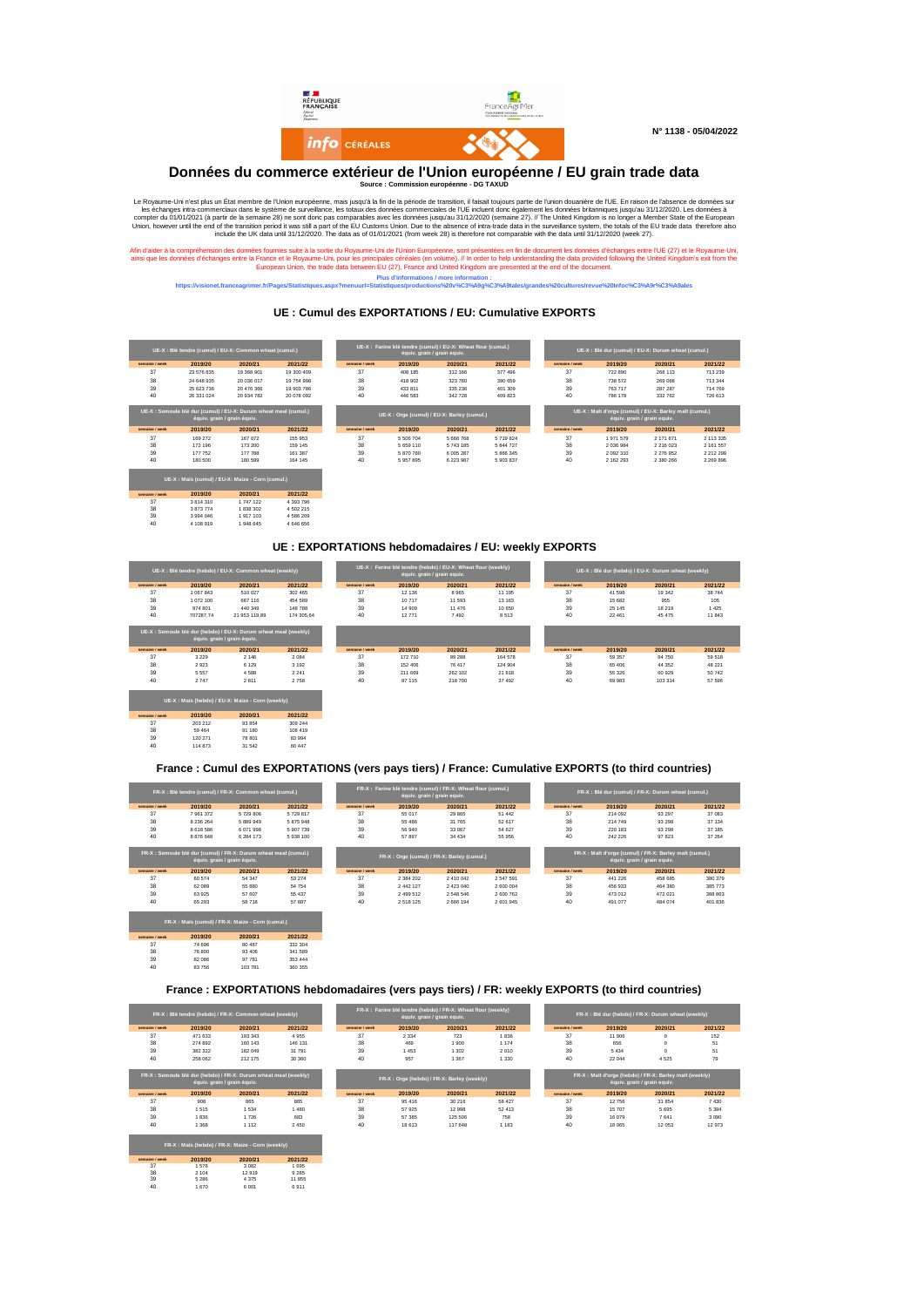# **Données du commerce extérieur de l'Union européenne / EU grain trade data Source : Commission européenne - DG TAXUD**



# Plus d'informations / more information :<br>https://visionet.franceagrimer.fr/Pages/Statistiques.aspx?menuurl=Statistiques/productions%20v%C3%A9g%C3%A9tales/grandes%20cultures/revue%20Infoc%C3%A9r%C3%A9ales

## **UE : Cumul des IMPORTATIONS / EU: Cumulative IMPORTS**

**UE : IMPORTATIONS hebdomadaires / EU: weekly IMPORTS**

|                | UE-M : Blé tendre (hebdo) / EU-M: Common wheat (weekly)          |                             |                                     |                |                                         | UE-M : Farine blé tendre (hebdo) / EU-M: Wheat flour (weekly)<br>équiv. grain / grain equiv. |                            |                     | UE-M : Blé dur (hebdo) / EU-M: Durum wheat (weekly)     |                             |                         |
|----------------|------------------------------------------------------------------|-----------------------------|-------------------------------------|----------------|-----------------------------------------|----------------------------------------------------------------------------------------------|----------------------------|---------------------|---------------------------------------------------------|-----------------------------|-------------------------|
| semaine / week | 2019/20                                                          | 2020/21                     | 2021/22                             | semaine / week | 2019/20                                 | 2020/21                                                                                      | 2021/22                    | semaine / week      | 2019/20                                                 | 2020/21                     | 2021/22                 |
| 37<br>38       | 14 3 30<br>30 823                                                | 44 956<br>16 291            | 41 911<br>21 656                    | 37<br>38       | 627<br>542                              | 4 2 7 5<br>3694                                                                              | 4 3 4 6<br>3 6 6 7         | 37<br>38            | 30 888<br>5869                                          | 87<br>2 0 5 7               | 31 578<br>12 713        |
| 39             | 30 547                                                           | 12 633                      | 23 417                              | 39             | 819                                     | 4 2 2 2                                                                                      | 4 2 3 4                    | 39                  | 5 2 4 8                                                 | 12 277                      | 10 738                  |
| 40             | 22 8 38                                                          | 9947                        | 20 821                              | 40             | 1.065                                   | 5 1 5 3                                                                                      | 3652                       | 40                  | 9596                                                    | 391                         | 2861                    |
|                | UE-M : Semoule blé dur (hebdo) / EU-M: Durum wheat meal (weekly) | équiv. grain / grain équiv. |                                     |                |                                         | UE-M : Orge (hebdo) / EU-M: Barley (weekly)                                                  |                            |                     | UE-M : Malt d'orge (hebdo) / EU-M: Barley malt (weekly) | équiv. grain / grain equiv. |                         |
| semaine / week |                                                                  |                             |                                     |                | 2019/20                                 |                                                                                              | 2021/22                    |                     |                                                         | 2020/21                     | 2021/22                 |
| 37<br>38       | 85<br>32                                                         | 106<br>184                  | 260<br>394                          | 37<br>38       | 25 994<br>199                           | 14 5 24<br>10889                                                                             | 10839<br>23 747            | 37<br>38            | 26<br>158                                               | 3721<br>245                 | 541<br>250              |
| 39             | 34                                                               | 109                         | 190                                 | 39             | 7472                                    | 1 3 5 8                                                                                      | 14 5 8 2                   | 39                  | 63                                                      | 202                         | 569                     |
| 40             | 22                                                               | 139                         | 73                                  | 40             | 501                                     | 23 3 3 6                                                                                     | 42 080                     | 40                  | $\overline{1}$                                          | 582                         | 150                     |
|                | UE-M : Maïs (hebdo) / EU-M: Maize - Corn (weekly)                |                             |                                     |                |                                         | UE-M : Sorgho (hebdo) / EU-M: Sorghum (weekly)                                               |                            |                     |                                                         |                             |                         |
| emaine / week  | 2019/20                                                          | 2020/21                     | 2021/22                             | semaine / week | 2019/20                                 | 2020/21                                                                                      | 2021/22                    |                     |                                                         |                             |                         |
| 37             | 206 201                                                          | 278 110                     | 226 236                             | 37             | 241                                     | 250                                                                                          | 1470                       |                     |                                                         |                             |                         |
| 38<br>39       | 401 879<br>336 403                                               | 266 226<br>207 634          | 64 882<br>166 339                   | 38<br>39       | 271<br>134                              | 285<br>404                                                                                   | 211<br>469                 |                     |                                                         |                             |                         |
| 40             | 270 764                                                          | 192 617                     | 160 595                             | 40             | 3 170                                   | 276                                                                                          | 665                        |                     |                                                         |                             |                         |
|                | i pays tiers)/ France: Cumulative IMPORTS (from third countries) |                             |                                     |                |                                         |                                                                                              |                            |                     |                                                         |                             |                         |
|                | FR-M : Blé tendre (cumul) / FR-M: Common wheat (cumul.)          |                             |                                     |                |                                         | FR-M : Farine blé tendre (cumul) / FR-M: Wheat flour (cumul.)<br>équiv. grain / grain equiv. |                            |                     | FR-M : Blé dur (cumul) / FR-M: Durum wheat (cumul.)     |                             |                         |
| semaine / week | 2019/20                                                          | 2020/21                     | 2021/22                             | semaine / week | 2019/20                                 | 2020/21                                                                                      | 2021/22                    | semaine / week      | 2019/20                                                 | 2020/21                     | 2021/22                 |
| 37<br>38       | 3279                                                             | 1 172                       | 195                                 | 37             | 6445                                    | 6559                                                                                         | 9 2 0 9                    | 37<br>38            | 129                                                     | 12414                       | 43                      |
| 39             | 3 2 7 9<br>3 2 7 9                                               | 1 1 7 3<br>1 1 7 4          | 195<br>197                          | 38<br>39       | 6512<br>6512                            | 6861<br>7068                                                                                 | 9474<br>9631               | 39                  | 129<br>129                                              | 12 4 14<br>12414            | 43<br>43                |
| 40             | 3 2 8 0                                                          | 1 1 7 5                     | 197                                 | 40             | 6807                                    | 7539                                                                                         | 9886                       | 40                  | 129                                                     | 12 4 16                     | 44                      |
|                | FR-M : Semoule blé dur (cumul) / FR-M: Durum wheat meal (cumul.) | équiv. grain / grain équiv. |                                     |                |                                         | FR-M : Orge (cumul) / FR-M: Barley (cumul.)                                                  |                            |                     | FR-M : Malt d'orge (cumul) / FR-M: Barley malt (cumul.) | équiv. grain / grain equiv. |                         |
| semaine / week | 2019/20                                                          | 2020/21                     | 2021/22                             | semaine / week | 2019/20                                 | 2020/21                                                                                      | 2021/22                    | semaine / week      | 2019/20                                                 | 2020/21                     | 2021/22                 |
| 37             | 124                                                              | 362                         | 414                                 | 37             | 21                                      | 48                                                                                           | 3                          | 37                  | $\circ$                                                 | 306                         | 1740                    |
| 38<br>39       | 144<br>159                                                       | 480<br>535                  | 420<br>500                          | 38<br>39       | 21<br>21                                | 48<br>48                                                                                     | 3<br>3                     | 38<br>39            | $\overline{0}$<br>$\mathbf 0$                           | 340<br>347                  | 1776<br>1840            |
| 40             | 159                                                              | 601                         | 523                                 | 40             | 21                                      | 374                                                                                          | 3                          | 40                  | $\circ$                                                 | 351                         | 1877                    |
|                | FR-M : Maïs (cumul) / FR-M: Maize - Corn (cumul.)                |                             |                                     |                |                                         | FR-M : Sorgho (cumul) / FR-M: Sorghum (cumul.)                                               |                            |                     |                                                         |                             |                         |
| semaine / week | 2019/20                                                          | 2020/21                     | 2021/22                             | semaine / week | 2019/20                                 | 2020/21                                                                                      | 2021/22                    |                     |                                                         |                             |                         |
| 37             | 10 513                                                           | 4915                        | 3 6 6 8                             | 37             | $\overline{\mathbf{3}}$                 | 8                                                                                            | $\,$ 5 $\,$                |                     |                                                         |                             |                         |
| 38<br>39       | 10.516<br>10 518                                                 | 4938<br>4 9 4 0             | 3 6 6 8<br>3668                     | 38<br>39       | $\mathbf{3}$<br>$\overline{\mathbf{3}}$ | $\mathbf{R}$<br>8                                                                            | $\overline{5}$<br>$\,$ 5   |                     |                                                         |                             |                         |
| 40             | 10.543                                                           | 4 9 4 2                     | 3697                                | 40             | $\overline{a}$                          | $\mathbf{R}$                                                                                 | 5                          |                     |                                                         |                             |                         |
|                | depuis pays tiers) / FR: weekly IMPORTS (from third countries)   |                             |                                     |                |                                         |                                                                                              |                            |                     |                                                         |                             |                         |
|                | FR-M : Blé tendre (hebdo) / FR-M: Common wheat (weekly)          |                             |                                     |                |                                         | FR-M : Farine blé tendre (hebdo) / FR-M: Wheat flour (weekly)<br>équiv. grain / grain equiv. |                            |                     | FR-M : Blé dur (hebdo) / FR-M: Durum wheat (weekly)     |                             |                         |
| semaine / week | 2019/20                                                          | 2020/21                     | 2021/22                             | semaine / week | 2019/20                                 | 2020/21                                                                                      | 2021/22                    | semaine / week      | 2019/20                                                 | 2020/21                     | 2021/22                 |
| 37             | 100                                                              | $^{\circ}$                  | 22                                  | 37             | 156                                     | 65                                                                                           | 111                        | 37                  | $\overline{0}$                                          | $\overline{0}$              | 3                       |
| 38<br>39       | $\Omega$<br>$\,0\,$                                              | $\Omega$<br>$\overline{2}$  | $\Omega$<br>$\overline{\mathbf{c}}$ | 38<br>39       | 67<br>$\,0\,$                           | 302<br>208                                                                                   | 266<br>156                 | 38<br>39            | $\Omega$<br>$\mathbf 0$                                 | $\overline{1}$<br>$\,0\,$   | $\Omega$<br>$\,$ 0 $\,$ |
| 40             | $\mathbf{1}$                                                     | $\mathbf 0$                 | $\mathbf 0$                         | 40             | 295                                     | 471                                                                                          | 255                        | 40                  | $\Omega$                                                | $\overline{2}$              | $\mathsf{o}\,$          |
|                | FR-M : Semoule blé dur (hebdo) / FR-M: Durum wheat meal (weekly) | équiv. grain / grain équiv. |                                     |                |                                         | FR-M : Orge (hebdo) / FR-M: Barley (weekly)                                                  |                            |                     | FR-M : Malt d'orge (hebdo) / FR-M: Barley malt (weekly) | équiv. grain / grain equiv. |                         |
| semaine / week | 2019/20                                                          | 2020/21                     | 2021/22                             | semaine / week | 2019/20                                 | 2020/21                                                                                      | 2021/22                    | semaine / week      | 2019/20                                                 | 2020/21                     | 2021/22                 |
| 37<br>38       | 37<br>20                                                         | 70<br>118                   | $\overline{1}$<br>$\,$ 6            | 37<br>38       | $\,0\,$<br>$\mathbf 0$                  | $\,0\,$<br>$\mathbb O$                                                                       | $\mathbf 0$<br>$\mathbf 0$ | 37<br>$\circ$<br>38 | $\,0\,$<br>$\mathbf 0$                                  | 35<br>34                    | 77<br>36                |
| 39             | 15                                                               | 54                          | 80                                  | 39             | $\mathbb O$                             | $\,$ 0                                                                                       | $\mathbf 0$                | 39                  | $\mathbf 0$                                             | $\overline{7}$              | 64                      |
| 40             | $\Omega$                                                         | 66                          | 23                                  | 40             | $\Omega$                                | 326                                                                                          | $\Omega$                   | 40                  | $\Omega$                                                | $\overline{4}$              | 37                      |
|                | FR-M : Maïs (hebdo) / FR-M: Maize - Corn (weekly)                |                             |                                     |                |                                         | FR-M : Sorgho (hebdo) / FR-M: Sorghum (weekly)                                               |                            |                     |                                                         |                             |                         |
| semaine / week | 2019/20                                                          | 2020/21                     | 2021/22                             | semaine / week | 2019/20                                 | 2020/21                                                                                      | 2021/22                    |                     |                                                         |                             |                         |
| 37<br>38       | 25<br>$\overline{2}$                                             | 11<br>22                    | 3<br>$\Omega$                       | 37<br>38       | $\circ$<br>$\Omega$                     | $\circ$<br>$\Omega$                                                                          | $\mathbf 0$<br>$\Omega$    |                     |                                                         |                             |                         |
| 39             | 3                                                                | $_{\rm 3}$                  | $\mathbf 0$                         | 39             | $\mathbb O$                             | $\,0\,$                                                                                      | $\mathbf 0$                |                     |                                                         |                             |                         |
| 40             | 25                                                               | $\overline{2}$              | 28                                  | 40             | $\overline{2}$                          | $\Omega$                                                                                     | $\Omega$                   |                     |                                                         |                             |                         |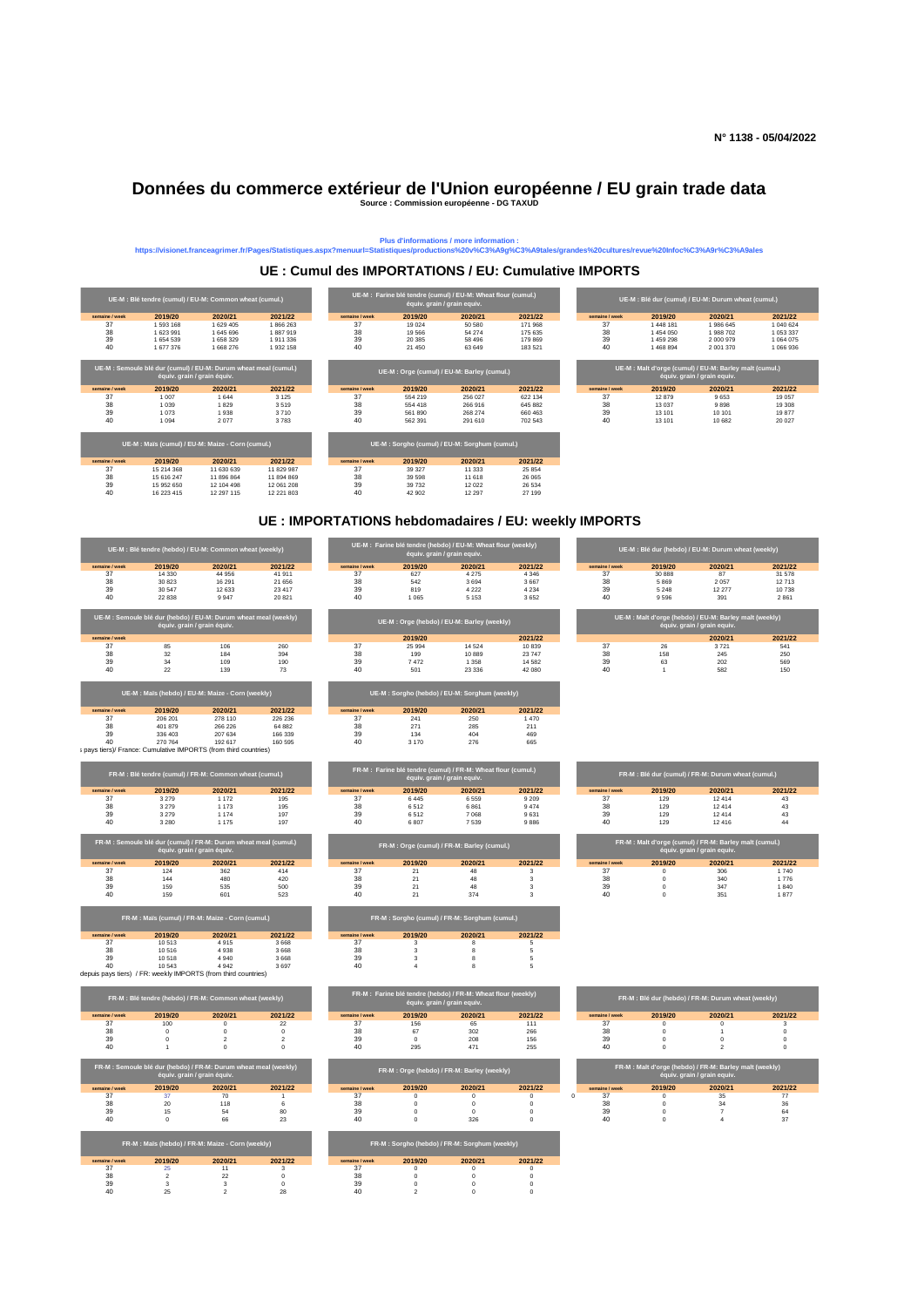|                             | Source: Commission européenne, DG TAXUD / European Commission, DG TAXUD |  |
|-----------------------------|-------------------------------------------------------------------------|--|
| Unité : tonnes / Unit: tons |                                                                         |  |

|                                           |                                                                                                            |                                      | <b>IMPORTATIONS DE "PRODUITS DE SUBSTITUTION DES CEREALES" (PSC)</b>                                                                                                                                  |                                                          |                               |
|-------------------------------------------|------------------------------------------------------------------------------------------------------------|--------------------------------------|-------------------------------------------------------------------------------------------------------------------------------------------------------------------------------------------------------|----------------------------------------------------------|-------------------------------|
|                                           | Résidus d'amidonnerie /                                                                                    |                                      | Drèches de brasserie et<br>de distillerie / Brewing                                                                                                                                                   | Pulpes d'agrumes /<br>Citrus pulp residues<br>2308 00 40 |                               |
|                                           | Residues of starch<br>manufacture<br>2303 10 19                                                            | Corn gluten feed (CGF)<br>2309 90 20 | and distilling dregs and<br>2303 30 00                                                                                                                                                                | TARIC_ext 10                                             | <b>TOTAL</b>                  |
| semaine /<br>week                         |                                                                                                            |                                      | 2019/20 (UE+UK)                                                                                                                                                                                       |                                                          |                               |
| 1<br>$\overline{\mathbf{c}}$<br>3         | 164<br>165                                                                                                 | 4 6 7 3<br>4 6 7 3                   | 18 595<br>20 839                                                                                                                                                                                      | $\bf 0$<br>$\bf 0$                                       | 23 431<br>25 677              |
| 4                                         | 312                                                                                                        | 4 6 8 9                              | 23 4 26                                                                                                                                                                                               | $\bf{0}$                                                 | 28 427                        |
| 5                                         | 438                                                                                                        | 4 7 3 9                              | 24 26 4                                                                                                                                                                                               | $\bf{0}$                                                 | 29 441                        |
| 6                                         | 490                                                                                                        | 4740                                 | 29 70 6                                                                                                                                                                                               | $\bf{0}$                                                 | 34 935                        |
| 7<br>8                                    |                                                                                                            |                                      |                                                                                                                                                                                                       |                                                          |                               |
| $\overline{9}$                            | 954                                                                                                        | 41 012                               | 99 495                                                                                                                                                                                                | $\circ$                                                  | 141 461                       |
| 10                                        | 1 1 2 3                                                                                                    | 110 028                              | 119 867                                                                                                                                                                                               | $^{\circ}$                                               | 231 019                       |
| 11                                        | 1 2 2 5                                                                                                    | 110 081                              | 124 266                                                                                                                                                                                               | $\mathbf 0$                                              | 235 573                       |
| 12                                        | 1 3 5 6                                                                                                    | 110 082                              | 139 196                                                                                                                                                                                               | $\bf 0$                                                  | 250 634                       |
| 13                                        | 1 478                                                                                                      | 110 082                              | 141 486                                                                                                                                                                                               | 0                                                        | 253 045                       |
| ${\bf 14}$                                | 1612                                                                                                       | 110 219                              | 173 286                                                                                                                                                                                               | 0                                                        | 285 116                       |
| 15                                        | 1713                                                                                                       | 110 255                              | 176 017                                                                                                                                                                                               | $\bf{0}$                                                 | 287 985                       |
| 16                                        | 1889                                                                                                       | 110 356                              | 177 330                                                                                                                                                                                               | $\bf{0}$                                                 | 289 575                       |
| 17                                        | 2 0 3 4                                                                                                    | 129 141                              | 195 988                                                                                                                                                                                               | $^{\circ}$                                               | 327 163                       |
| 18                                        | 7586                                                                                                       | 129 195                              | 196 497                                                                                                                                                                                               | $\mathbf{0}$                                             | 333 277                       |
| 19                                        | 8724                                                                                                       | 151 583                              | 207 147                                                                                                                                                                                               | $\mathbf 0$                                              | 367 454                       |
| 20                                        | 8 8 0 6                                                                                                    | 160 383                              | 208 184                                                                                                                                                                                               | $\mathbf 0$                                              | 377 373                       |
| 21                                        | 8904                                                                                                       | 167 743                              | 262 329                                                                                                                                                                                               | 0                                                        | 438 976                       |
| 22                                        | 9000                                                                                                       | 167 767                              | 263 813                                                                                                                                                                                               | 0                                                        | 440 579                       |
| 23                                        | 9 0 8 0                                                                                                    | 167 794                              | 266 428                                                                                                                                                                                               | $\bf 0$                                                  | 443 302                       |
| 24<br>25<br>26                            | 9 0 8 0<br>9 3 2 5                                                                                         | 167 819<br>184 491                   | 266 907<br>278 826                                                                                                                                                                                    | $\pmb{0}$<br>$^{\circ}$                                  | 443 806<br>472 641            |
| 27<br>28                                  |                                                                                                            |                                      |                                                                                                                                                                                                       |                                                          |                               |
| 29                                        | 9502                                                                                                       | 201 023                              | 308 308                                                                                                                                                                                               | $\bf 0$                                                  | 518 833                       |
| 30                                        | 9 6 4 8                                                                                                    | 201 026                              | 363 130                                                                                                                                                                                               | 0                                                        | 573 804                       |
| 31                                        | 9718                                                                                                       | 201 027                              | 366 526                                                                                                                                                                                               | $\bf{0}$                                                 | 577 271                       |
| 32<br>33<br>34                            | 9868                                                                                                       | 222 397                              | 383 402                                                                                                                                                                                               | $\bf{0}$<br>$^{\circ}$                                   | 615 667                       |
| 35                                        | 10 210                                                                                                     | 228 437                              | 404 872                                                                                                                                                                                               | $^{\circ}$                                               | 643,519                       |
| 36                                        | 10 285                                                                                                     | 228 433                              | 428 196                                                                                                                                                                                               | $\mathbf 0$                                              | 666 914                       |
| 37                                        | 10 359                                                                                                     | 228 438                              | 430 033                                                                                                                                                                                               | $\bf 0$                                                  | 668 830                       |
| 38                                        | 10 45 6                                                                                                    | 239 061                              | 447 963                                                                                                                                                                                               | 0                                                        | 697 480                       |
| 39                                        | 10700                                                                                                      | 239 061                              | 450 789                                                                                                                                                                                               | 0                                                        | 700 550                       |
| 40                                        | 10770                                                                                                      | 239 061                              | 481 313                                                                                                                                                                                               | $\bf{0}$                                                 | 731 144                       |
| 41                                        | 10 903                                                                                                     | 249 418                              | 502 589                                                                                                                                                                                               | $\bf{0}$                                                 | 762 910                       |
| 42                                        | 10 986                                                                                                     | 249 421                              | 503 189                                                                                                                                                                                               | $^{\circ}$                                               | 763,596                       |
| 43                                        | 11 080                                                                                                     | 265 497                              | 518.095                                                                                                                                                                                               | $^{\circ}$                                               | 794 672                       |
| 44                                        | 11 170                                                                                                     | 265 511                              | 520 166                                                                                                                                                                                               | $\bf 0$                                                  | 796 848                       |
| 45                                        | 11 188                                                                                                     | 265 511                              | 523 292                                                                                                                                                                                               | $\mathbf 0$                                              | 799 992                       |
| 46                                        | 11 238                                                                                                     | 276 101                              | 552 133                                                                                                                                                                                               | $\mathbf 0$                                              | 839 473                       |
| 47<br>48<br>49                            | 11 329<br>11 417<br>11 442                                                                                 | 276 101<br>276 105<br>276 105        | 556 987<br>561 434<br>564 350                                                                                                                                                                         | 0<br>0                                                   | 844 417<br>848 956<br>851 896 |
| 50<br>51                                  | 11 477<br>11 48 6                                                                                          | 298 133<br>312 209                   | 574 138<br>574 767                                                                                                                                                                                    | $\bf{0}$<br>$\bf 0$<br>$^{\circ}$                        | 883 748<br>898 462            |
| 52<br>53<br>semaine / weel                | 11 545<br>11 556<br>2020/21                                                                                | 312 297<br>331 809                   | 576 721<br>591 704                                                                                                                                                                                    | $^{\circ}$<br>$\bf 0$                                    | 900 563<br>935 069            |
| $\mathbf{1}$<br>2<br>3                    | 25                                                                                                         | $\bf{0}$                             | 3 3 0 4                                                                                                                                                                                               | $\bf{0}$                                                 | 3 3 3 0                       |
| 4<br>5<br>6<br>7<br>8                     | 61<br>67                                                                                                   | 88<br>143                            | 8 2 8 6<br>37917                                                                                                                                                                                      | $^{\circ}$<br>$^{\circ}$                                 | 8 4 3 5<br>38 127             |
| 9                                         | 392                                                                                                        | 225                                  | 86 704                                                                                                                                                                                                | $\bf{0}$                                                 | 87 321                        |
| 10                                        | 434                                                                                                        | 50 394                               | 113 961                                                                                                                                                                                               | 0                                                        | 164 789                       |
| 11                                        | 434                                                                                                        | 50 063                               | 114 573                                                                                                                                                                                               | $\bf 0$                                                  | 165 070                       |
| 12                                        | 524                                                                                                        | 50 123                               | 116 456                                                                                                                                                                                               | $\bf 0$                                                  | 167 102                       |
| 13                                        | 532                                                                                                        | 50 123                               | 122 543                                                                                                                                                                                               | $\bf{0}$                                                 | 173 198                       |
| 14<br>15<br>16                            | 553                                                                                                        | 76 655                               | 151 479                                                                                                                                                                                               | $\mathbf{0}$                                             | 228 687                       |
| $17\,$<br>18                              | 693                                                                                                        | 93 806                               | 218 145                                                                                                                                                                                               | 48 339                                                   | 360 983                       |
| 19<br>20                                  | 1922<br>1994<br>2 1 9 6                                                                                    | 93 825<br>98 877<br>98 893           | 241 415<br>250 736<br>251 479                                                                                                                                                                         | 52 071<br>54 008<br>$\circ$                              | 389 233<br>405 615<br>352 569 |
| 21<br>22<br>23                            | 2 2 6 9<br>2 3 6 6                                                                                         | 98 901<br>98 901                     | 251 721<br>254 489                                                                                                                                                                                    | $^{\circ}$<br>$^{\circ}$                                 | 352 891<br>355 756            |
| ${\bf 24}$<br>25<br>26<br>27              | 2 6 6 0<br>2 6 9 2<br>2710                                                                                 | 119 363<br>119 364<br>119 364        | 265 529<br>271 194<br>288 590                                                                                                                                                                         | $\mathbf 0$<br>$\mathbf 0$<br>$\bf{0}$                   | 387 553<br>393 250<br>410 664 |
| 28<br>29<br>30                            | nnées UE / After this date UK is no longer taken into account in the EU data<br>2738<br>4 0 8 7<br>4 1 0 5 | 119 367<br>119 368<br>119 380        | 289 750<br>290.360<br>290.862                                                                                                                                                                         | $\pmb{0}$<br>$^{\circ}$<br>$^{\circ}$                    | 411 855<br>413 814<br>414 347 |
| 31                                        | 4 1 0 5                                                                                                    | 119 381                              | 317 544                                                                                                                                                                                               | $^{\circ}$                                               | 441 030                       |
| 32                                        | 4 1 0 5                                                                                                    | 119 403                              | 319 832                                                                                                                                                                                               | $\bf 0$                                                  | 443 340                       |
| 33                                        | 4 1 4 2                                                                                                    | 119 434                              | 320 214                                                                                                                                                                                               | $\circ$                                                  | 443 791                       |
| 34                                        | 4 2 0 1                                                                                                    | 119 519                              | 321 535                                                                                                                                                                                               | $\pmb{0}$                                                | 445 255                       |
| 35<br>36                                  | 4 2 3 1<br>4 3 2 3                                                                                         | 119 559<br>119 588<br>1108           | 322 238<br>326 894                                                                                                                                                                                    | $\mathbf 0$<br>$\mathbf{0}$                              | 446 028<br>450 805            |
| 38                                        | 4724                                                                                                       | 125 127                              | 356 112                                                                                                                                                                                               | 0                                                        | 485 964                       |
| 39                                        | 4750                                                                                                       | 125 129                              | 356 612                                                                                                                                                                                               | $\mathbf 0$                                              | 486 492                       |
| 40                                        | 4775                                                                                                       | 125 156                              | 357 628                                                                                                                                                                                               | $\circ$                                                  | 487 558                       |
| 41                                        | 4800                                                                                                       | 125 189                              | 358 203                                                                                                                                                                                               | $^{\circ}$                                               | 488 192                       |
| 42                                        | 4800                                                                                                       | 125 193                              | 360 381                                                                                                                                                                                               | $\bf 0$                                                  | 490 375                       |
| 43                                        | 4848                                                                                                       | 125 235                              | 362 405                                                                                                                                                                                               | $\mathbf 0$                                              | 492 488                       |
| 44                                        | 4878                                                                                                       | 125 293                              | 365 750                                                                                                                                                                                               | 181 233                                                  | 677 154                       |
| 45                                        | 5010                                                                                                       | 125 302                              | 366 484                                                                                                                                                                                               | 183 570                                                  | 680 366                       |
| 46                                        | 5 0 3 7                                                                                                    | 125 334                              | 367 725                                                                                                                                                                                               | 185 541                                                  | 683 637                       |
| 47                                        | 5675                                                                                                       | 125 334                              | 368 655                                                                                                                                                                                               | 185 720                                                  | 685 384                       |
| 48                                        | 5 8 20                                                                                                     | 125 349                              | 369 636                                                                                                                                                                                               | 186 393                                                  | 687 197                       |
| 49                                        | 5 8 6 8                                                                                                    | 125 371                              | 370 048                                                                                                                                                                                               | 187 499                                                  | 688 786                       |
| 50                                        | 5930                                                                                                       | 125 431                              | 370 768                                                                                                                                                                                               | 189 146                                                  | 691 276                       |
| 51                                        | 6 2 0 5                                                                                                    | 131 421                              | 393 188                                                                                                                                                                                               | 190 479                                                  | 721 293                       |
| 52                                        | 6 2 1 0                                                                                                    | 131 441                              | 394 402                                                                                                                                                                                               | 192 140                                                  | 724 194                       |
| semaine /                                 |                                                                                                            |                                      | *Semaine 1 à 27 / Week 1 to 27 ; UE+UK : IMPORTATIONS hebdomadaires / EU+UK: weekly IMPORTS<br>Semaine 28 à 52 / Week 28 to 52 ; UE : IMPORTATIONS hebdomadaires / EU: weekly IMPORTS<br>2021/22 (UE) |                                                          |                               |
| week<br>1<br>2<br>$\overline{\mathbf{3}}$ | 285                                                                                                        | 12                                   | 4918                                                                                                                                                                                                  | 527                                                      | 5742                          |
| $\ddot{a}$<br>5<br>6                      | 582<br>642                                                                                                 | 67<br>196                            | 29 10 2<br>30 134                                                                                                                                                                                     | 1892<br>2705                                             | 31 644<br>33 677              |
| 7                                         | 701                                                                                                        | 196                                  | 30 560                                                                                                                                                                                                | 4913                                                     | 36 370                        |
| 8                                         | 701                                                                                                        | 251                                  | 44 665                                                                                                                                                                                                | 6 188                                                    | 51 806                        |
| 9                                         | 727                                                                                                        | 252                                  | 45 427                                                                                                                                                                                                | 7 3 0 5                                                  | 53 712                        |
| 10                                        | 797                                                                                                        | 255                                  | 87 427                                                                                                                                                                                                | 9 1 9 8                                                  | 97 678                        |
| 11                                        | 971                                                                                                        | 273                                  | 88 825                                                                                                                                                                                                | 12728                                                    | 102 796                       |
| 12                                        | 1064                                                                                                       | 296                                  | 89 589                                                                                                                                                                                                | 14 5 57                                                  | 105 506                       |
| 13                                        | 1 1 5 3                                                                                                    | 319                                  | 90 120                                                                                                                                                                                                | 16 609                                                   | 108 201                       |
| 14                                        | 1 3 3 3                                                                                                    | 320                                  | 91 669                                                                                                                                                                                                | 19 046                                                   | 112 368                       |
| 15                                        | 1 3 9 8                                                                                                    | 382                                  | 92 696                                                                                                                                                                                                | 23 214                                                   | 117 691                       |
| 16                                        | 1 455                                                                                                      | 386                                  | 93 595                                                                                                                                                                                                | 25 606                                                   | 121 042                       |
| $\bf 17$<br>18<br>19                      | 1 470<br>1 6 6 0                                                                                           | 7 3 8 2<br>7 4 3 7                   | 112 028<br>134 252                                                                                                                                                                                    | 26 148<br>38 387                                         | 147 027<br>181 736            |
| 20<br>21                                  |                                                                                                            |                                      |                                                                                                                                                                                                       |                                                          |                               |
| 22                                        | 2 3 4 2                                                                                                    | 136 497                              | 224 471                                                                                                                                                                                               | 43 012                                                   | 406 321                       |
| 23                                        | 2 4 2 6                                                                                                    | 143 341                              | 265 691                                                                                                                                                                                               | 45 808                                                   | 457 266                       |
| ${\bf 24}$                                | 2 5 8 3                                                                                                    | 143 622                              | 272 999                                                                                                                                                                                               | 48 049                                                   | 467 253                       |
| 25<br>26                                  | 2674                                                                                                       | 181 293                              | 320 959                                                                                                                                                                                               | 49 152                                                   | 554 078                       |
| 27                                        | 2880                                                                                                       | 181 368                              | 323 932                                                                                                                                                                                               | 53 984                                                   | 562 164                       |
| 28                                        | 2952                                                                                                       | 187 890                              | 483 549                                                                                                                                                                                               | 56 927                                                   | 731 318                       |
| 29                                        | 3 0 0 5                                                                                                    | 200 431                              | 503 382                                                                                                                                                                                               | 59 604                                                   | 766 423                       |
| 30                                        | 3 1 5 9                                                                                                    | 212 468                              | 515 631                                                                                                                                                                                               | 80 329                                                   | 811 587                       |
| 31                                        | 3 1 6 4                                                                                                    | 212 468                              | 518 738                                                                                                                                                                                               | 84 085                                                   | 818 455                       |
| 32                                        | 3 4 5 7                                                                                                    | 212 546                              | 520 958                                                                                                                                                                                               | 86 093                                                   | 823 054                       |
| 33                                        | 3 5 6 8                                                                                                    | 226 103                              | 547 680                                                                                                                                                                                               | 88 665                                                   | 866 015                       |
| 34                                        | 3 6 3 6                                                                                                    | 234 907                              | 611 920                                                                                                                                                                                               | 89 934                                                   | 940 397                       |
| 35                                        | 3 6 4 8                                                                                                    | 234 907                              | 630 494                                                                                                                                                                                               | 91 040                                                   | 960 089                       |
| 36                                        | 3 8 4 9                                                                                                    | 241 048                              | 665 590                                                                                                                                                                                               | 93 847                                                   | 1 004 335                     |
| 37                                        | 3942                                                                                                       | 241 091                              | 682 075                                                                                                                                                                                               | 95 461                                                   | 1 022 569                     |
| 38                                        | 4 0 8 4                                                                                                    | 263 711                              | 694 368                                                                                                                                                                                               | 96 351                                                   | 1 058 514                     |
| 39                                        | 4 1 5 7                                                                                                    | 263 723                              | 696 437                                                                                                                                                                                               | 97 144                                                   | 1 061 460                     |
| 40                                        | 4 2 9 2                                                                                                    | 263 766                              | 700 322                                                                                                                                                                                               | 97983                                                    | 1 066 363                     |
|                                           |                                                                                                            |                                      |                                                                                                                                                                                                       |                                                          |                               |